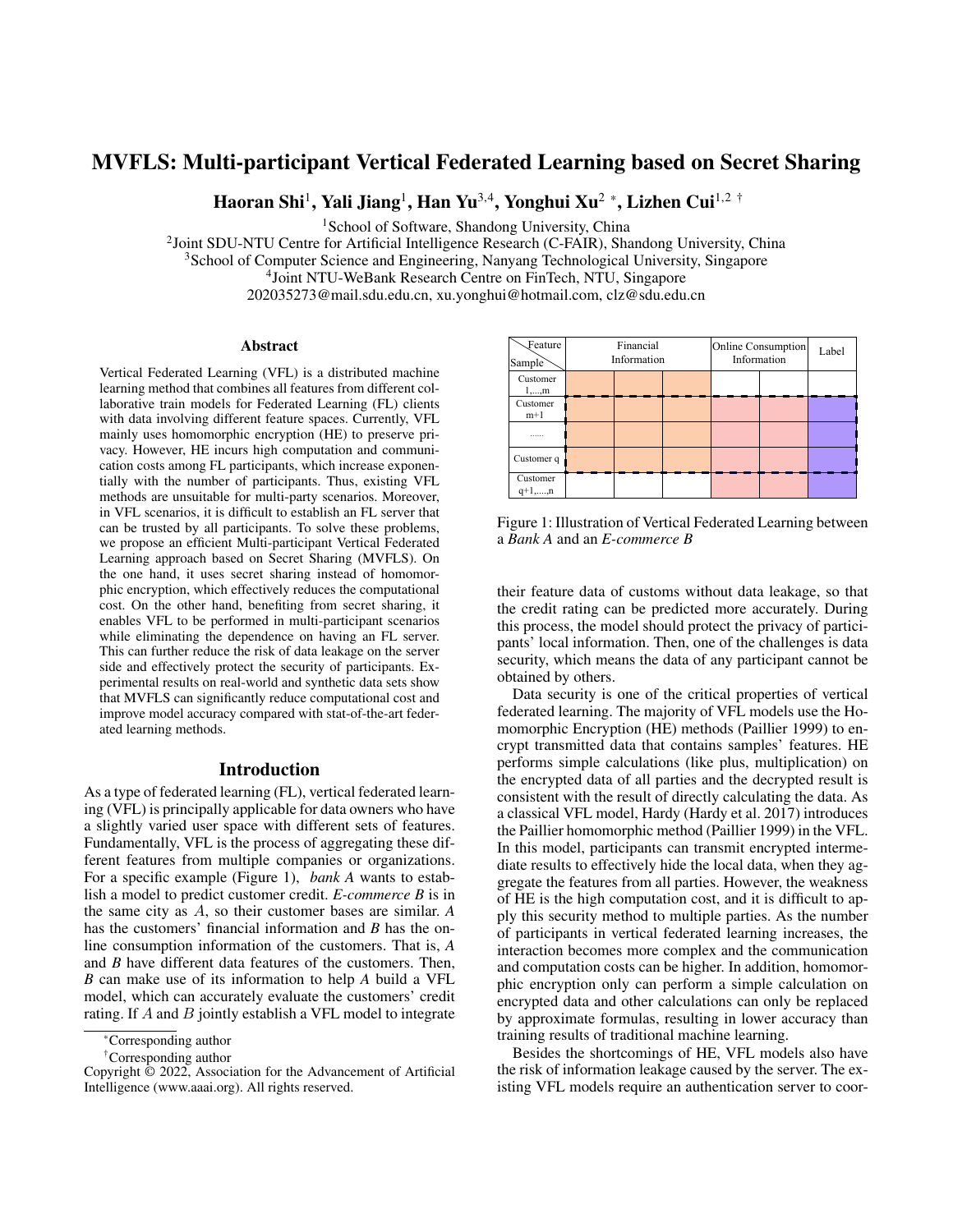dinate and transmit encrypted information, but there is a risk of information leakage during this process. At the same time, because the model structure is complex, all participants have to interact with the coordinator, which can incur high communication costs.

To solve these problems, we propose an efficient Multiparticipant Vertical Federated Learning based on Secret Sharing (MVFLS). First of all, secret sharing is used to replace homomorphic encryption in our improved multi-party VFL, which greatly improves communication and computation efficiency. Secondly, the model we proposed can calculate the accurate gradient and loss function formula without approximation. Thus, compared with the existing VFL, the accuracy of the model can be improved. Thirdly, our method relies on one participant with label information to coordinate the calculations of all parties without a dedicated server, reducing the number of communication rounds and preventing the third party from maliciously sending wrong information.

The rest of this paper is organized as follows. Next section introduces previous related works. After the related work, we describes the details of our model. Then we conduct security analysis of the proposed method. At last, we report the experimental results.

#### Related Work

The research work related to this study mainly includes three aspects: federated learning based on homomorphic encryption, vertical federated learning, and multi-party secure computing. In 1978, Rivest, Adleman, and Dertouzos proposed the concept of HE ( homomorphic encryption ) (Rivest et al. 1978). Since then, HE has been a key problem in the field of cryptography research. Homomorphic encryption performs addition and multiplication operations on the ciphertext and the decrypted result is equivalent to the consequence of performing operations on the plaintext. Homomorphic encryption does not reveal the original information during the process of calculation. Existing homomorphic encryption algorithms mainly can be divided into two categories: semihomomorphic encryption and fully homomorphic encryption. Semi-homomorphic encryption mainly includes multiplicative homomorphic encryption, like RSA algorithm and ElGamal algorithm (ElGamal 1985), and additive homomorphic encryption, like Paillier algorithm (Paillier 1999). Then, the first fully homomorphic encryption scheme is proposed by the Gentry (Gentry 2009), and other full homomorphic encryption algorithms mainly include the BGV scheme (Brakerski, Gentry, and Vaikuntanathan 2014) GSW scheme(Gentry, Sahai, and Waters 2013), and the CKKS scheme (Cheon et al. 2017) that supports approximate calculation of floating-point numbers, and so on. Above several types of homomorphic encryption are introduced into vertical federated learning, which can protect privacy and perform various operations on encrypted data.

There are many encrypted methods in VFL, i.e., HE. because privacy leakage exists in the process of vertical federated learning. Specifically, participants without label information cannot build their machine learning models, which prevents them from uploading models or gradient parameters. As a result, they have to transmit intermediate results

containing local data, which brings the risk of privacy leakage. Therefore, some privacy protection methods have been needed to ensure data security in vertical federated learning. (Yu, Vaidya, and Jiang 2006) proposed a privacy-preserving SVM (Support Vector Machine) classification method based on vertically partitioned data. (Hardy et al. 2017) focuses on vertical federated learning for linear and logistic regression models based on additive homomorphism and applies more machine learning models to the VFL framework. Then, (Gilad-Bachrach et al. 2016) adopted fully homomorphic encryption to protect privacy in neural network training. (Qiang et al. 2019) reduces the number of interactions between parties in each round, thus simplifying the training steps. The communication and calculation costs of this homomorphic encryption (HE) method are high, and polynomial approximation is required to evaluate the nonlinear function. These methods may lead to low accuracy in multiparty scenarios, so they are not suitable for multiple parties. Thus, (Xu, Yuan, and Xintao 2019) proposes differential privacy (DP) as a security guarantee, which can extend vertical federated learning to multi-party participation. However, DP still requires data to be transmitted to other places, and there is a certain probability of privacy leakage. At the same time, it is necessary to weigh the relationship between accuracy and privacy.

In this paper, secure multi-party computing (SMPC) is introduced into vertical federated learning. This theory mainly focuses on collaborative computing between participants and the protection of private information. SMPC protocol allows multiple parties to perform collaborative calculations, output the calculation results, and ensure that no one party can get any other information except the encrypted results. Secure multi-party computation originated from the millionaire problem raised in the 1980s. Then, SMPC works are divided into several categories: some of the previous works are based on garbled circuit (Yao 1986), which are calculated by simulating complex circuits, but those are suitable for two parties. Part of the research concentrates on secret sharing (Shamir 1979), which mainly appropriately splits the secret, and the secret message can be recovered only if the split shares are combined. Secret sharing technology is a commonly used technology in the field of secure multi-party computing. (Keith et al. 2017) designed a novel secret sharing protocol to safely aggregate data held by a large number of users in Horizontal Federated learning. This protocol can be extended to multi-party scenarios and can help the VFL framework become computationally efficient.

#### The Proposed Approach

In order to solve the problems existing in the existing vertical federated learning methods, such as the time-consuming encryption process, and propose a vertical federated learning method suitable for multi-party participation scenarios, this section introduces the proposed Multi-participant Vertical Federated Learning based on Secret Share in detail. First, we introduced the definition of related symbols and the problem description. Then we introduce a secret sharing strategy that saves encryption time to replace the traditional homomorphic encryption method of vertical federated learning.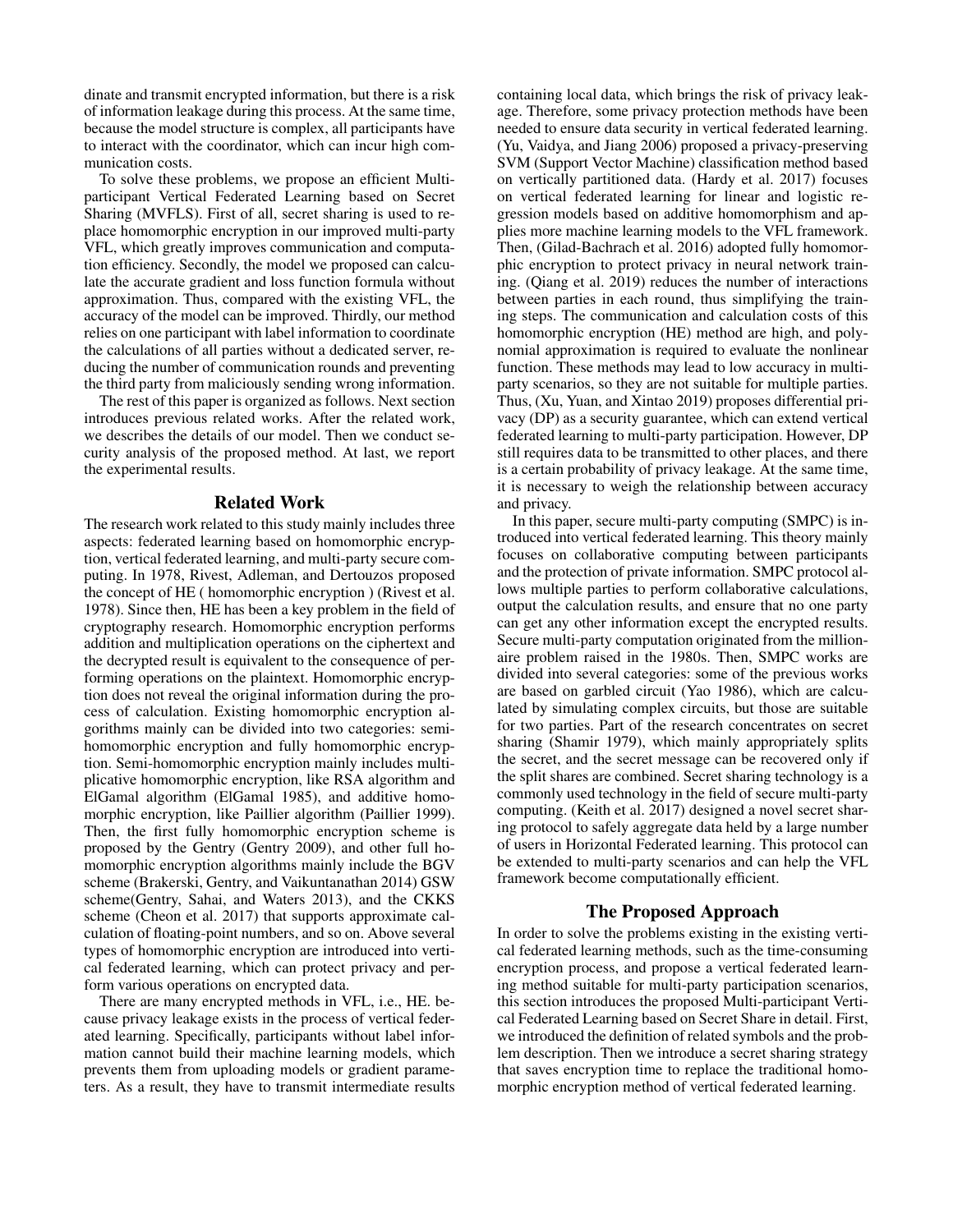#### Definition and Problem Statement

Denoted by  $D = \{(x_i, y_i | i = 1, ..., N)\}\ N$  data samples, where  $x_i \in R^{d \times 1}$  is distributed among M participants  $P{p_i | i = 1, ..., M}$ . In our vertical federated learning setting, participants  $p_M \in P$  holds the label information. So its dataset is denoted as  $D_{p_M} = \{x^{p_M};y\}$ , and the data set of participants  $p_a$  without label information is represented as  $D_{p_a} = \{x^{p_a}\}(p_a \in P)$ .  $f(\cdot)$  denotes the loss function in different machine learning methods and  $\lambda$  is the hyper-parameter. Our goal is to use the data of all parties to establish a joint machine learning model without revealing privacy and it is formulated as

$$
\underset{\theta_{p_1},...,\theta_{p_M}}{\operatorname{argmin}} \mathcal{L} = \frac{1}{N} \sum_{p_a \in P} f(\theta_{p_a}; D_{p_a}) + \frac{\lambda}{2} \sum_{p_a \in P} \|\theta_{p_a}\|^2 \tag{1}
$$

 $\theta_{p_a}$  is the training parameters of  $k^{th}$  participants.  $f(\cdot)$ in Linear and Logistic regression respectively are:

f(θp<sup>a</sup> ; Dp<sup>a</sup> ) = k X pa∈P θp<sup>a</sup> x <sup>p</sup><sup>a</sup> − yk 2 f(θp<sup>a</sup> ; Dp<sup>a</sup> ) = log(1 + e −y P θpa x pa ) − y X pa∈P θp<sup>a</sup> x p<sup>a</sup> (2)

To simplify the equation, we set  $u^{p_a} = \theta_{p_a} x^{p_a}$ . The gradients of Linear and Logistic regression respectively are :

$$
\frac{\partial \mathcal{L}}{\partial \theta_{p_a}} = 2x^{p_a} \|\sum_{p_a \in P} u^{p_a} - y\| + \lambda \sum_{p_a \in P} \|\theta_{p_a}\|
$$
\n
$$
\frac{\partial \mathcal{L}}{\partial \theta_{p_a}} = x^{p_a} (y - \frac{e^{\sum u^{p_a}}}{1 + e^{\sum u^{p_a}}})
$$
\n(3)

Set  $\eta$  is learning rate, each one updates their parameters:

$$
\theta_{p_a}^{'} = \theta_{p_a} - \eta \frac{\partial \mathcal{L}}{\partial \theta_{p_a}} \tag{4}
$$

Through the equation 3 and 4, each participant needs to obtain  $\overline{Y} = \sum u^{p_a} - y$  to update its own parameters in the linear regression model. Similarly, in the logistic regression, each participant has to obtain  $G = y - \frac{e^{\sum u^p a}}{1 + e^{\sum u^p a}}$  $\frac{e^{\epsilon}}{1+e^{\sum u^{p}a}}$  to calculate new parameters. In order to obtain the aggregation data Y or G without data leakage, while ensuring the efficiency of the algorithm, we need to explore more secure data aggregation strategies. We have adopted some secure aggregation mechanisms and conducted some explorations.

#### Secure Aggregation based on Secret Sharing

To ensure that private information is not leaked in data aggregation, this section introduces a novel secure aggregation method, in which secret sharing means that a secret *S* is split into several parts, and a part of shares can be reconstructed into *S*. We rely on a secure aggregation method (Keith et al. 2017), which extends the traditional secret sharing method. This section will describe the details of this aggregation method.

Suppose that the server aggregates inputs from  $n$  participants P, and each participant  $p_a \in P$  holds a private local data  $u_a$  and transmits the input value  $y_a$  to the server. The goal of this method is to calculate the sum of  $u_a$  without disclosing local information  $u_a$ .

If  $u_a$  is masked in a specific way and participants transmit masked values to server,  $u_a$  can be calculated safely. To be concrete, we assume that each pair of users  $(p_a, p_b)$  agrees on one random number  $S_{p_a, p_b}$  or  $S_{p_b, p_a}$   $(S_{p_a, p_b} = S_{p_b, p_a})$ , as a mask to conceal the actual value  $u_a$  and  $u_b$ . When a is less than b,  $p_a$  computes input  $y_a = u_a + S_{p_a, p_b}$  before sending  $y_a$  to the server and  $p_b$  subtracts the masked value  $S_{p_b,p_a}$ from  $u<sub>b</sub>$ . Therefore, if two input values are added, this mask will be canceled and local data will not be exposed. In this way, server can compute the aggregation value Y through computing the sum of all participants' inputs  $y_a$ , which is equal to the sum of  $u_a$  (equation 5).

$$
y_a = u_a + \sum_{a < b; p_b \in P} S_{a,b} - \sum_{a > b; p_b \in P} S_{a,b}
$$
  

$$
Y = \sum_{p_a \in P} y_a = \sum_{p_a \in P} u_a
$$
 (5)

To generate a common number $S_{p_a, p_b}/p_b, p_a$  between two participants, we adopt Diffie-Hellman key agreement (Diffie and Hellman 1976). Suppose that server defines a group  $\mathcal G$ of prime order *q*, along with a generator *g*. The next process is how to agree on value  $S_{p_a, p_b}$  between  $p_a$  and  $p_b$ . They respectively pick random numbers  $sk_a(sk_a < q)$  and  $sk_b(sk_b < q)$  as private keys. After that, they separately compute public keys  $pk_a = g^{sk_a}$  and  $pk_b = g^{sk_b}$ . Then, they exchange their public keys.  $p_a$  can compute agreement results  $S_{p_a, p_b} = p k_b^{s k_a} \mod q$  through others' public key and own private key. In a similar fashion,  $p<sub>b</sub>$  can calculate  $S_{p_b,p_a} = p k_a^{sk_b} \mod q$ . equation 2 proves  $S_{p_a,p_b} = S_{p_b,p_a}$ 

$$
S_{p_a, p_b} = p k_b^{s k_a} \mod q = (g^{s k_b})^{s k_a} \mod q
$$
  
=  $(g^{s k_a})^{s k_b} \mod q = p k_a^{s k_b} \mod q$  (6)  
=  $S_{p_b, p_a}$ 

A pair of participants can safely negotiate a random number. Furthermore, to reduce communication overhead, we introduce Pseudorandom Generator (PRG). PRG is an algorithm to generate a "random" string. To be more concrete, after receiving a fixed-length seed, a PRG generator outputs a "random" number of length [0,*l*) (*l* can be defined). When any algorithms cannot distinguish this number bought by PRG and the real random number of length [0,*l*), we can judge that the PRG model can ensure the seed security. In our method,  $S_{p_a, p_b}$  represents the seed, and this masked value is denoted as  $PRG(S_{p_a, p_b})$ . If the generator receives the same seed, their outputs are same.  $PRG(S_{p_a,p_b})$  replaces  $S_{p_a, p_b}$  as the negotiated random value of both parties.

Although the proposed secure aggregation strategy can ensure the privacy of data and the effectiveness of VFL relying on a central server, there is still a problem about how to ensure the privacy of data and the efficiency of encrypted aggregation methods in the serverless VFL method. As an encryption method, secret sharing can be applied to vertical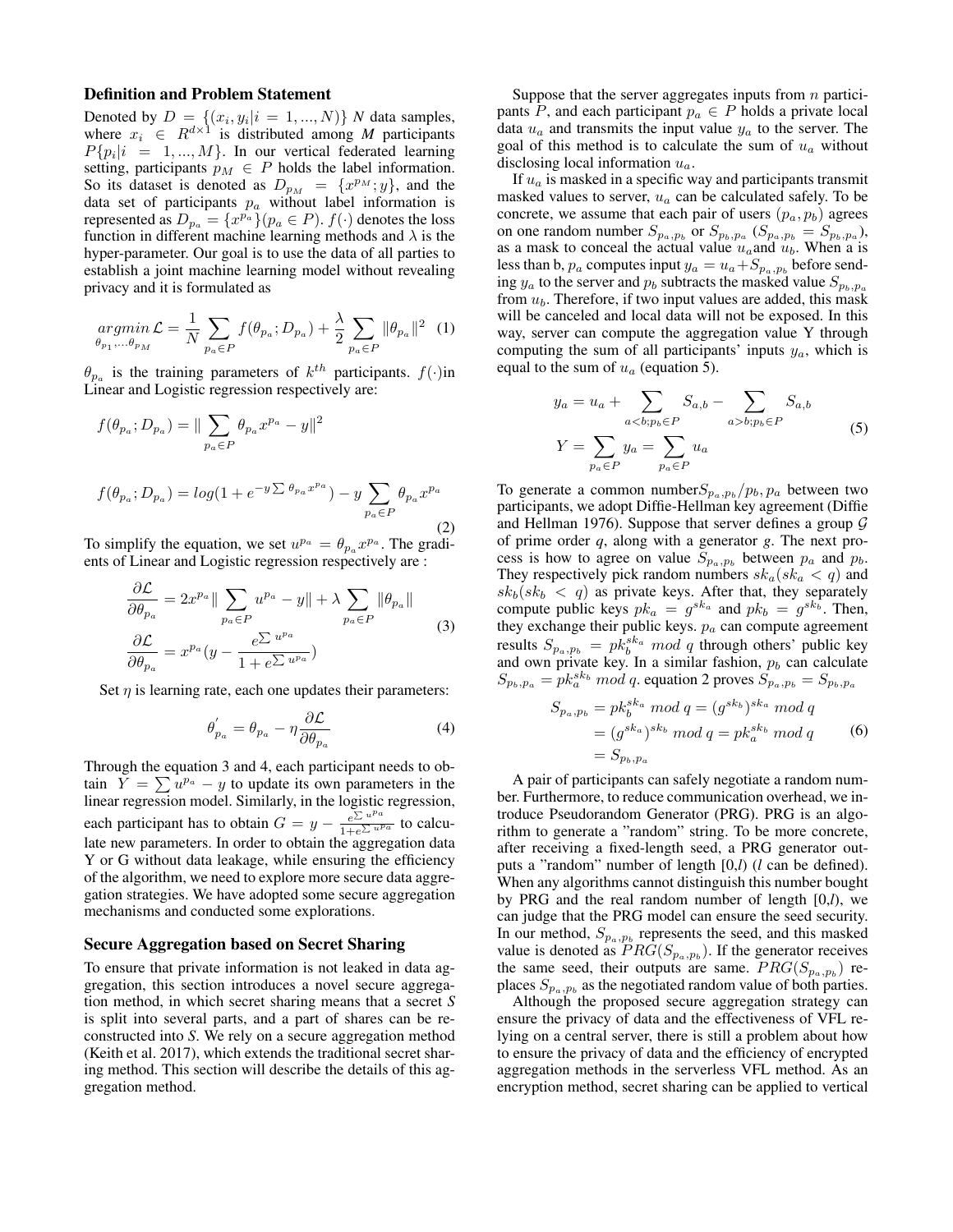federated learning, which can help the server calculate the data of all parties.

# Serverless Vertical Federated Learning

To explore the serverless VFL method, this section takes the vertical federated learning of three participants as an example. In this case, there are three participants  $p_a, p_b, p_c$  involved in this VFL model training and  $p_c$  contains the label information. The goal of our method is that none of the three parties upload local data, but participants can establish a joint model. Thus, the calculation of  $Y$  or  $G$  is the key to success. The process of calculation is that  $p_a$  and  $p_b$ adopt secret sharing method to generate their own pair of key  $\langle s k_a, p k_a \rangle$  and they exchange their public key  $p k_a, p k_b$ . Then, they can negotiate a random value  $PRG(S_{p_a,p_b})$ through Diffie-Hellman key agreement.  $p_a$  figures out  $u_{p_a}$ , then sends masked value  $y_{p_a} = u_{p_a} + PRG(S_{p_a, p_b})$  to  $p_c$ ;  $p_b$  computes  $u_{p_b}$  and transmits encrypted value  $y_{p_b}$  =  $u_{p_b} - PRG(S_{p_b,p_a})$ . After receiving  $y_{p_a}$  and  $y_{p_b}$ ,  $p_c$  computes the sum of them and its own data  $u_{p_C}$ . If it is in a linear regression model,  $p_c$  calculates the aggregate Y following the equation 7. Otherwise,  $p_c$  calculates the aggregation result G for logistic regression in a similar fashion.  $p_c$  sends  $Y$  or  $G$  to others;

$$
Y = \sum_{p_a \in p_a, p_b} y_{pk} + u_{p_c} - y
$$
  
=  $(u_{p_a} + PRG(S_{p_a, p_b})) + (u_{p_b} - PRG(S_{p_b, p_a}))$  (7)  
+  $u_{p_c} - y$   
=  $u_{p_a} + u_{p_b} + u_{p_c} - y$ 

All parties update and calculate new parameters  $\theta_{pk}^{'}$  according to the equation 4.

In this case, three parties cooperate to establish a machine learning model under a vertical federated learning setting. Moreover, the gradients calculated by each party are the same as the loss they would be received without privacy protection, so the model is lossless. Then, we have explored how to expand the scope of use of this model.

#### Multi-participant Vertical Federated Learning

To extend the VFL model to multiple parties scenarios and protect the private information in the multi-party model, we adopt secret sharing as a privacy protection method. Suppose that there are M participants  $p_a$  in the multi-party model training, the party  $p_M$  holds the label attribute. Calculating the sum of  $u_{p_a}$  is the key to this module.

Each pair of participants  $(p_a, p_b)$  without label is asked to negotiate one masking number. Each party without label computes their own encrypted value  $y_{p_a}$  (equation 8) and sends it to  $p_M$ .

$$
y_{p_a} = u_{p_a} + \sum_{p_b \in P; p_b \neq p_M} \left( \sum_{a < b} PRG(S_{p_a, p_b}) - \sum_{a > b} PRG(S_{p_b, p_a}) \right) \tag{8}
$$

 $p_M$  aggregates  $y_{p_a}$  through the equation 9, which is equivalent to the sum of  $u_{p_a}$ . In linear regression,  $p_M$  outputs Y according to equation 5. In terms of logistic regression,  $p_M$  calculates and outputs G in the same way.



Figure 2: Multi-participant Vertical Federated Learning

$$
Y = \sum_{p_a \in P; p_a \neq p_M} y_{p_a} + u_{p_M} - y = \sum_{p_a \in P} u_{p_a} - y \tag{9}
$$

This method can achieve vertical federated learning training. However, the efficiency of VFL models depends on the communication and computation cost of privacy methods. This method requires participants without label information to interact with the remaining  $M - 2$  participants and they need to store others' public key values, so this kind of key agreement protocol will inevitably waste a lot of storage space and time.

Therefore, this paper proposes two improvements to this model. To begin with, participants only negotiate with neighborhood nodes, this is,  $p_1$  agrees on parameters with  $p_2$  and  $p_{M-1}$ , and  $p_{M-1}$  adopt  $PRG_{S_{p_1,p_{M-1}}}$  and  $PRG(S_{p_{M-2},p_{M-1}})$  as masked value to hide  $u_{p_{M-1}}$ . The other  $p_a$  only interacts with  $p_{a-1}$  and  $p_{a+1}$ . Every participant without label transmits  $y_{p_a}$  (equation 10) to  $p_M$ . In this way, each participant only needs to calculate one or two encryption values. Thus, this method can deeply improve efficiency, and as the number of participants increases, the advantages of the model become more obvious.

$$
y_{p_a} = \begin{cases} u_{p_1} + PRG(S_{p_1,p_2}) - PRG(S_{p_1,p_{M-1}}) & p_a = p_1 \\ u_{p_{M-1}} - PRG(S_{p_{M-1},p_{M-2}}) + PRG(S_{p_{M-1},p_1}) & p_a = p_{M-1} \\ u_{p_a} - PRG(S_{p_a,p_{a-1}}) + PRG(S_{p_a,p_{a+1}}) & \text{Otherwise} \\ (10) \end{cases}
$$

Besides, to reduce the communication cost, this model can reduce the number of samples in each round of training. At the beginning of each round, a proportion of random samples are selected, and the participants only calculate the data of the selected sample. From a general perspective, the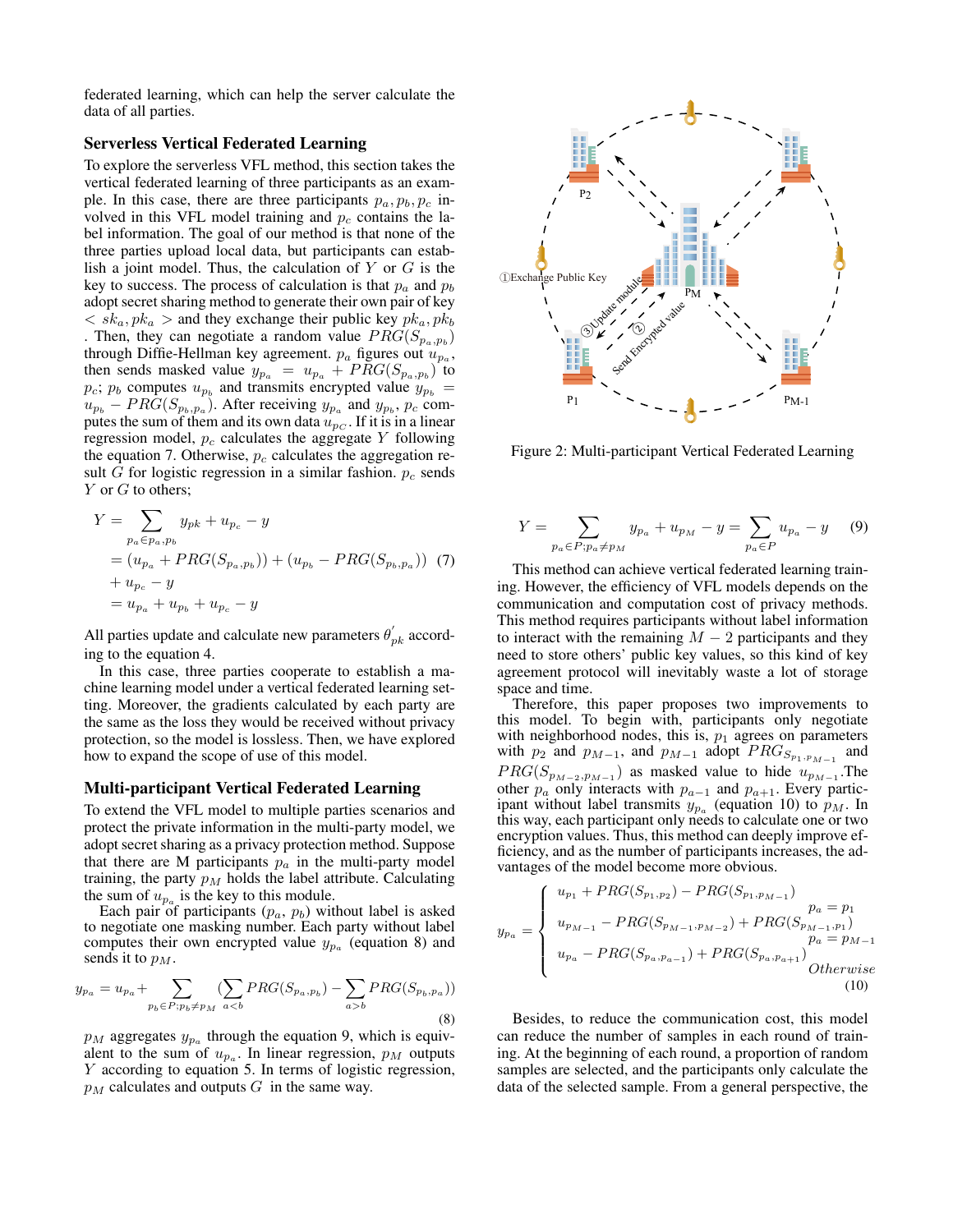Algorithm 1: MVFLS

Input: Parameter *g*, Batch Size *b* **Output:** Weight Parameters  $\theta_{p_1},...,\theta_{p_M}$ 1: Initialize  $\theta_{p_1}, ..., \theta_{p_M}$ 2: for each iteration  $i = 1, 2...$  do 3:  $\triangleright$  run on  $p_1, ..., p_M$ <br>4: Generate  $\lt s k_{p_2}, p k_{p_2} >$ 4: Generate  $\langle s k_{p_a}, p k_{p_a} \rangle$ 5: Exchange their public key  $pk_{p_1}, ..., pk_{p_{M-1}}$ 6: Select a mini-batch sample  $s \leftarrow b$ 7: if  $a = 1$  then 8: Compute  $y_{p_a}(u_{p_a}, p k_{p_{M-1}}, p k_{p_2}; s)$ 9: **else if**  $a = M-1$  then 10: Compute  $y_{p_a}(u_{p_a}, p k_{p_1}, p k_{p_{M-2}}; s)$ 11: else 12: Compute  $y_{p_a}(u_{p_a},pk_{p_{a-1}},pk_{p_{a+1}}; s)$ 13: end if 14: Sent  $y_{pa}$  to  $p_M$  $\triangleright$  run on  $p_M$ 15: **for** each  $p_a \in P \cup p_a \neq p_M$  in parallel **do** 16:  $Y \leftarrow Y + u_{p_M}$ <br>17: **end for** end for 18: if Linear regression then 19:  $Y \leftarrow Y - y$ 20: else 21:  $Y \leftarrow y - \frac{e^Y}{1 + e^Y}$  $1+e^Y$ 22: end if 23: Send Y to the others  $\triangleright$  run on  $p_1, ..., p_M$ 24:  $\theta_{pk} \leftarrow \theta_{pk} - \eta \nabla L(Y)$ 25: end for

model only uses part of the sample data for training in each round.

The whole training process is shown in Figure 2. At first, participants without labels generate encryption pairs( Please see line 4 in Algorithm 1). Then, they broadcast their public keys and calculate their sample set ( Please see line 5 and 6 in Algorithm 1). After participant computes and submit their intermediate data  $y_{pa}$ ,  $p_M$  calculates the secure aggregation value  $Y$  or  $G$  and sends this results back (Please see line from 7 to 23 in Algorithm 1). Then, each one updates its weight parameter ( Please refer to line 24 in Algorithm 1).

#### Security Analysis

In this section, we prove the security of our model meets in semi-honest settings and our privacy method meets Indistinguishability under chosen-plaintext attack (IND-CPA) security. In other words, we should ensure that any participants cannot infer others' parameters or information.

Assumption 1 *Semi-honest Security: Participants follow the instructions and requirements of the agreement, but retain the data of interaction with other parties, and try to exploit these data to infer other people's private information.*

The attacker is likely to infer others' local data  $x_{p_a}$ through a linear function  $u_a = \theta_{p_a} x_{p_a}$ . Therefore, to prevent data leakage, each participant adds two masks to hide Algorithm 2: Encrypted scheme Π

- 1: The parameter-generation algorithm Param takes as input the security parameters  $1^n$  and run  $\mathcal{G}(1^n)$  to obtain  $(G, q, g, Hash)$ . G is a cyclic group of order q with generator g and  $Hash$  is a function:  $\{0,1\}^* \rightarrow \{0,1\}^n$ .
- 2: The key-generation algorithm Gen takes as input  $(G, q, g)$ . Then choose a uniform  $x \in Zp$  and compute  $h := g^x$ . Each party's public key is  $\langle G, q, g, h_i \rangle$  and the private key is  $\langle G, q, g, x_i \rangle$
- 3: The agreement algorithm Agree between participants  $p_a$  and  $p_b$ .  $p_a$  takes as input  $(x_a, h_b)$ . Then, compute  $S_{a,b} := Hash((h_b)^{x^a}mod\ q)$

their data, and transmits encrypted values. then  $p_M$  can aggregate the others' encrypted values  $y_{p_a}$ , which is equal to the sum of their real data  $x_{pa}$ .

Thus, mask values are the key to protecting data privacy. If the mask value can be guessed by  $p<sub>M</sub>$ , the information of participants can be easily calculated. If and only if mask values  $PRG(S_{p_a, p_b})$  "look" like random numbers, data privacy leakage can be successfully avoided. In practical applications, *hash()* replaces *PRG()* to implement the encryption mechanism.

Theorem 1 *This encryption method meets Indistinguishability under chosen-plaintext attack (IND-CPA) security.*

Proof 1 *We construct encrypted scheme* Π *(Param, Gen, Agree) (Algorithm2) and truly random encryption*  $\Pi (Param, Gen, Agree)$ *. There is a negligible function negl() for PPT adversities:*

$$
|Pr\left[Pseu_{\mathcal{A},\Pi}^{cpa} = 1\right] - Pr\left[Pseu_{\mathcal{A},\widetilde{\Pi}}^{cpa} = 1\right]| \leq negl(n)
$$
\n(11)

*We create a distinguisher D, which can differentiate pseudorandom numbers from a uniformly random string:*

- *First, in the process of encryption-oracle queries oracle, D runs* A*,* A *queries its encryption oracle() on message m to obtain responds (R+m) and q(n) is upper bound on the round of queries.*
- *Then, the challenge is that when* A *outputs a pair of mes*sage  $m_0, m_1$ , D chooses a random  $b \in \{0, 1\}$  and out*puts (R+*mb*) to* A*. Note that* A *has access to queries oracle continually.*
- *Eventually,* A *outputs a bit b': D output 1 if b = b', 0 otherwise.*

*There are the three parts as follows: the first part proofs that*

$$
|Pr_{k \leftarrow \{0,1\}^n} \left[ D^{F_k(\cdot)} = 1 \right] - Pr_{f \leftarrow Func_n} \left[ D^{f(\cdot)} = 1 \right] |
$$
  
\$\leq negl(n)\$ (12)

*There are two possibilities:*

*(1)* If  $D's$  oracle function  $F_k(\cdot)$  generates pseudorandom *number, the view of* A *describes that:*

$$
Pr\left[Pseu_{\mathcal{A},\Pi}^{cpa} = 1\right] = Pr_{k \leftarrow \{0,1\}^n} \left[D^{F_k(\cdot)} = 1\right] \quad (13)
$$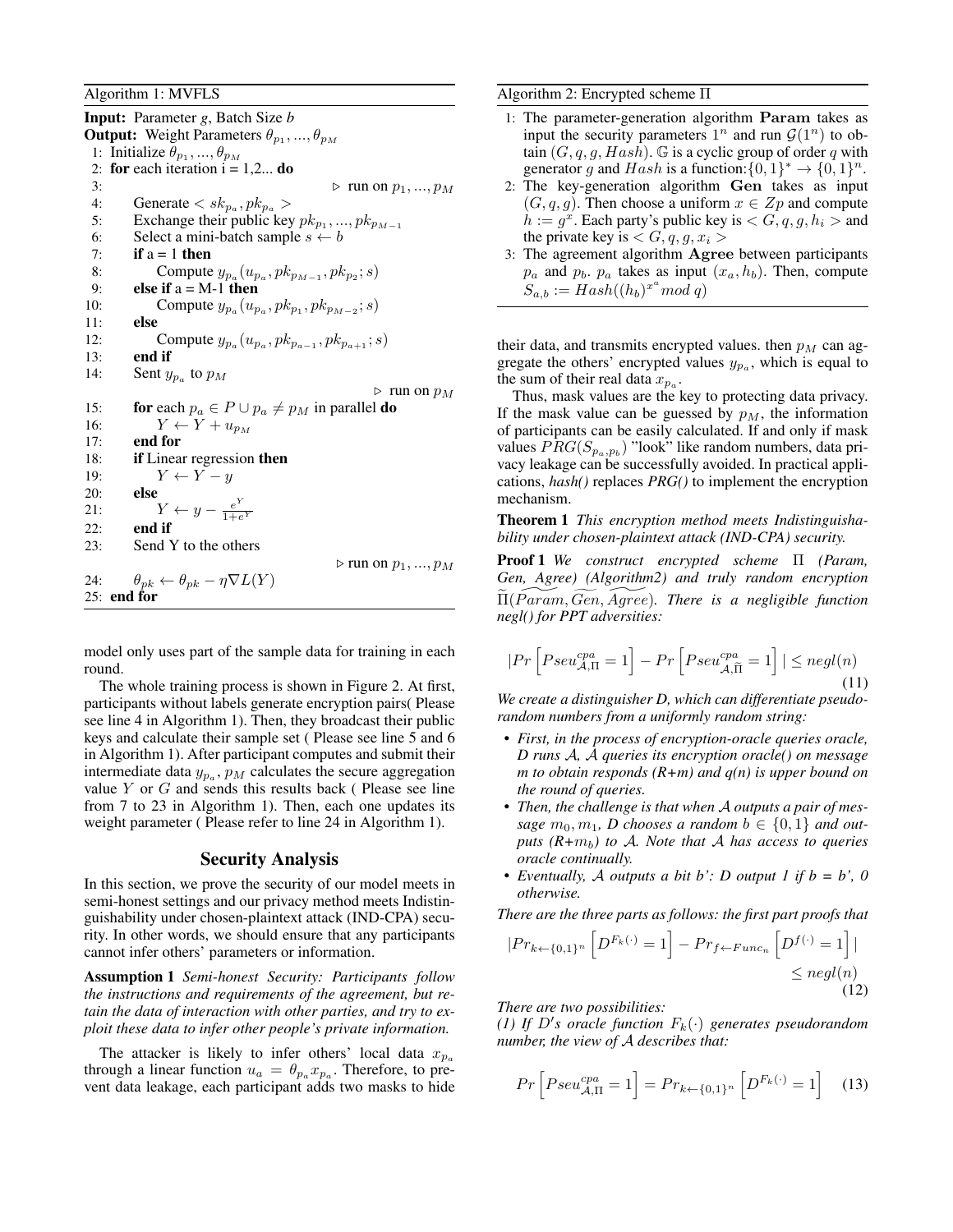$(2)$  If  $D's$  oracle function  $f()$  creates random number, the *view of* A *can note that:*

$$
Pr\left[Pseu_{\mathcal{A},\widetilde{\Pi}}^{cpa} = 1\right] = Pr_{f \leftarrow Func_n} \left[D^{f(\cdot)} = 1\right] \tag{14}
$$

*Through the function (6), we can draw a conclusion that:*

$$
|Pr_{k \leftarrow \{0,1\}^n} \left[ D^{F_k(\cdot)} = 1 \right] - Pr_{f \leftarrow Func_n} \left[ D^{f(\cdot)} = 1 \right] |
$$
  
\n
$$
\leq negl(n)
$$
  
\nThe second part is proof  $Pr \left[ Pseu_{\mathcal{A}, \widetilde{\Pi}}^{cpa} = 1 \right] = \frac{1}{2} +$ 

 $negl'(n)$ 

- *The situation 1: The value is never used through encryption oracle queries and the probability of D outputting 1 is approximately half(some details in one-time pad case).*
- *The situation 2: The value is applies in the queries:*  $q(n)/2^n$ .

$$
Pr\left[Pseu_{\mathcal{A},\widetilde{\Pi}}^{cpa} = 1\right]
$$
  
=  $Pr\left[Pseu_{\mathcal{A},\widetilde{\Pi}}^{cpa} = 1 \land Situation1\right]$   
+  $Pr\left[Pseu_{\mathcal{A},\widetilde{\Pi}}^{cpa} = 1 \land Situation2\right]$   
 $\leq Pr\left[Pseu_{\mathcal{A},\widetilde{\Pi}}^{cpa} = 1\right]$   
+  $Pr\left[Pseu_{\mathcal{A},\widetilde{\Pi}}^{cpa} = 1 \land Situation2\right]$   
=  $\frac{1}{2} + \frac{q(n)}{2^n}$   
=  $\frac{1}{2} + negl'(n)$  (16)

*Concrete security shows that:*

$$
Pr\left[Pseu_{\mathcal{A},\Pi}^{cpa}=1\right]\leq\frac{1}{2}+negl()
$$

In this case, it can protect the participant information in the semi-honest setting and this encryption method meet IND-CPA secure. We not only analyze the security of our model theoretically, but also conduct experiments to test the performance of the model.

## Experimental Results

To verify the effectiveness of the proposed MVFLS, we conduct experiments on both Linear and Logistical regression problems on six real world datasets. The details of these datasets are described in the following section.

#### **Datasets**

We evaluate the performance of our vertical federated learning over six datasets. Table 1 describes the information about these datasets. For linear regression, we first evaluate on Boston and California Housing datasets (Dua and Graff 2017). Boston Housing has 379 records and 14 features and California has 15480 samples and 9 features. We also evaluate on Facebook Metrics dataset (Moro, Rita, and

Table 1: Properties of the Datasets

| <b>Dataset</b>                 | #Instances | $#$ Attributes |
|--------------------------------|------------|----------------|
| <b>Boston Housing</b>          | 379        | 14             |
| <b>Facebook Metrics</b>        | 500        | 19             |
| California Housing             | 15480      |                |
| <b>Tris</b>                    | 150        |                |
| Breast cancer                  | 426        | 31             |
| Default of Credit card clients | 30000      | 24             |

Vala 2016) that includes 500 records and 19 features. For logistic regression, we evaluate on Iris (Dua and Graff 2017), Breast cancer and Default of Credit card clients (Yeh and Lien 2009). Breast cancer has 150 samples, and 4 features and Breast cancer has 426 records and 31 features, and Default of Credit card clients includes 30000 samples and 24 features.

# Comparison Baselines

We compare our method with state-of-the-art approaches:

VFLYang (Qiang et al. 2019): This method is applied in the VFL for a linear regression model, using Paillier homomorphic encryption for privacy protection. We set only two participants in this model.

VFLHardy (Hardy et al. 2017): It is applied in the VFL for a logistic regression model, adopting Paillier homomorphic encryption for privacy protection, and the Taylor approximation formula is substituted for gradient and Loss function. There are only two participants in this module.

VFLXu (Xu, Yuan, and Xintao 2019): This applies different privacy to protect the privacy of the participants. Furthermore, the participants add some noisy to hide the local data during the process of the transmission.

Our model is MVFLS-*q*, where *q* means the number of participants (If not specified, MVFLS has three participants). In the VFLXu model,  $\epsilon$  is the privacy parameter. And we change the sample batch size,  $a\%$  means every participant only transmits and computes  $a\%$  data in each round. We replicate the experiment 20 times and report the averaging results.

#### Evaluation Metrics

We compare the performance of different VFL models using the following metrics:

Time: The total running time of the VFL model is used to evaluate the efficiency of each method.

MSE: MSE (Mean Squared Error) is used to measure the distances between reconstructed data and original data.

Accuracy: The accuracy indicates the proportion of the number of samples correctly classified by the model.

AUC: The AUC( Area Under Curve ) on the testing set is used for performance evaluation, which can distinguish the performance of the classifier.

### Result

This section mainly describes the performance and the evaluation of MVFLS. Firstly, we evaluate the utility of linear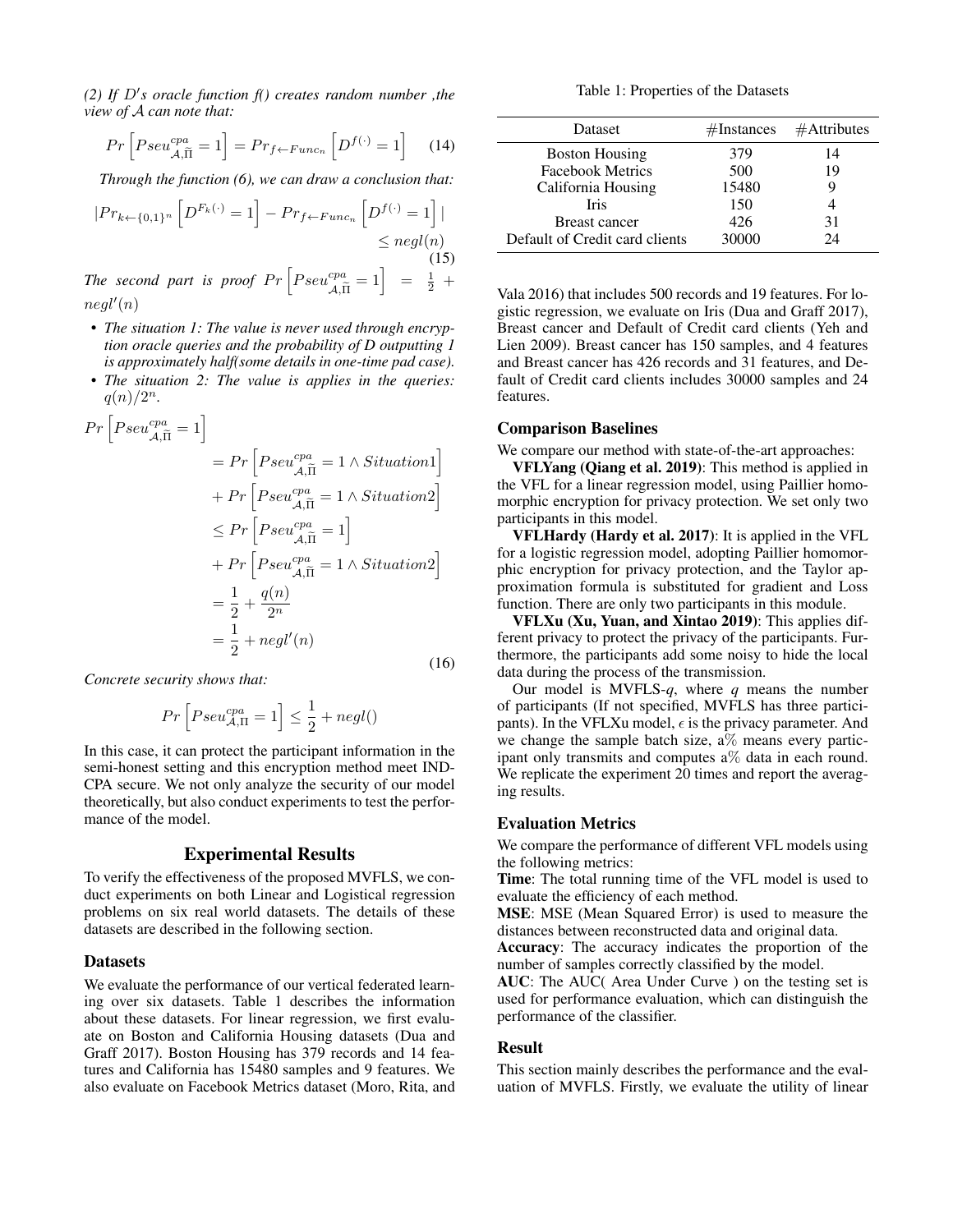Table 2: Comparison of time cost on three benchmark datasets for Linear Regression.

|                       | <b>VFLYang</b>          | <b>MVFLS-3</b>     | MVFLS-4          | MVFLS-5           |
|-----------------------|-------------------------|--------------------|------------------|-------------------|
| <b>Boston Housing</b> | $20162.06s \pm 578.13s$ | $29.46s + 3.16s$   | $47.82s + 1.12s$ | $59.01s + 12.70s$ |
| California Housing    | $93491.53s \pm 889.43s$ | $37.85s \pm 1.20s$ | $47.50s + 0.53s$ | $57.92s + 2.14s$  |
| Facebook Metric       | $43825.58s + 431.02s$   | $45.50s + 2.72s$   | $50.23s + 3.54s$ | $60.43s + 0.46s$  |

Table 3: Comparison of mean-square error on three benchmark datasets for Linear Regression.

|                        | <b>VFLYang</b>     | $VFLXu(\epsilon=0.1)$ | $VFLXu(\epsilon=0.5)$ | $VFLXu(\epsilon=1)$ | <b>MVFLS-3</b>    |
|------------------------|--------------------|-----------------------|-----------------------|---------------------|-------------------|
| <b>Boston Housing</b>  | $10.089 \pm 0.116$ | $54.580 + 6.354$      | $26.814 + 5.348$      | $16.672 + 0.203$    | $10.090 + 0.431$  |
| California Housing     | $0.250 \pm 0.136$  | $0.249 \pm 0.271$     | $0.248 \pm 0.114$     | $0.246 \pm 0.102$   | $0.236 \pm 0.228$ |
| <b>Facebook Metric</b> | $0.627 \pm 0.354$  | $9.039 + 1.175$       | $1.565 + 0.392$       | $1.306 + 0.011$     | $0.629 \pm 0.048$ |





Figure 3: Classification accuracy of logistic regression on Cancer and Iris dataset

Figure 4: AUC of logistic regression on Cancer and Iris dataset

regression by training time and MSE (Mean Squared Error) in Table 2 and 3. Secondly, we compare our model with classical models for Logistic regression in terms of training time (Table 4), accuracy, and AUC (Area Under Curve) (Figure 3(a) to 4(b)). Finally, this experiment testes the model with different samples in every round. The result is shown in from Figure  $5(a)$  to  $5(c)$ .

Experimental Results on Linear Regression Task For Linear regression, we record the training time on four methods in Table 2. MVFLS-3 always achieves the fastest training rate compared to others. MVFLS-4 and MVFLS-5 take twice or third times as MVFLS-3 to train. With the participants involved, the running time is inevitably improved. All of our three methods are more efficient than the traditional method. For comparison, the time cost of MVFLS-3 is 101–2470× faster than traditional VFL. Especially when it runs on larger data set California Housing, Our module achieves significantly faster than the best performing baseline by 2470 times.

Table 3 compares the MSE among different methods. In terms of MSE, our model is almost the same as VFLYang, which means our model maintains the accuracy of the model. The MSE of VFLXu varies with the change of the privacy parameter  $\epsilon$ . As  $\epsilon$  decreases, the added noise value increases, resulting in lower MSE. Overall, MVFLS has a higher accuracy rate than VFLXu. It can be seen from the two tables that the model we designed has a good performance in both computational efficiency and MSE.

Experimental Results on Logistic Regression Task Table 4 records the running time of MVFLS and VFLHardy for logistic regression. The results are similar to that of time cost for linear regression. The time cost of the VFLHardy model is much higher than that of the other models. For comparison, the time cost of VFLHardy is 391–3059× as MVFLS-3. For MVFLS with different participants, the training time of the model will be longer with participants' increase, but they are far less than VFLHardy. It can be concluded that compared with VFLHardy, MVFLS model can improve computation efficiency and show better model performance.

In the figures  $3(a)$  and  $3(b)$ , experiments compare our model with VFLHardy and VFLXu through the accuracy metric on Iris and breast cancer datasets. On the cancer data set (as shown in Figure 3(a)), when the accuracy of our model finally reached 95% and this result was slightly higher than that of VFLXu, the accuracy of VFLHardy was only 63%. Therefore, MVFLS has certain advantages in the cancer data set. In the figure 3(b) , the accuracy of this model reached about 90%, while VFLHardy can only reach about 70% on Iris data set. And, when privacy parameter  $\epsilon$  is equal to 1, the accuracy of VFLXu finally reaches 86%. As  $\epsilon$  decreases, the accuracy rate decreases and fluctuates sharply.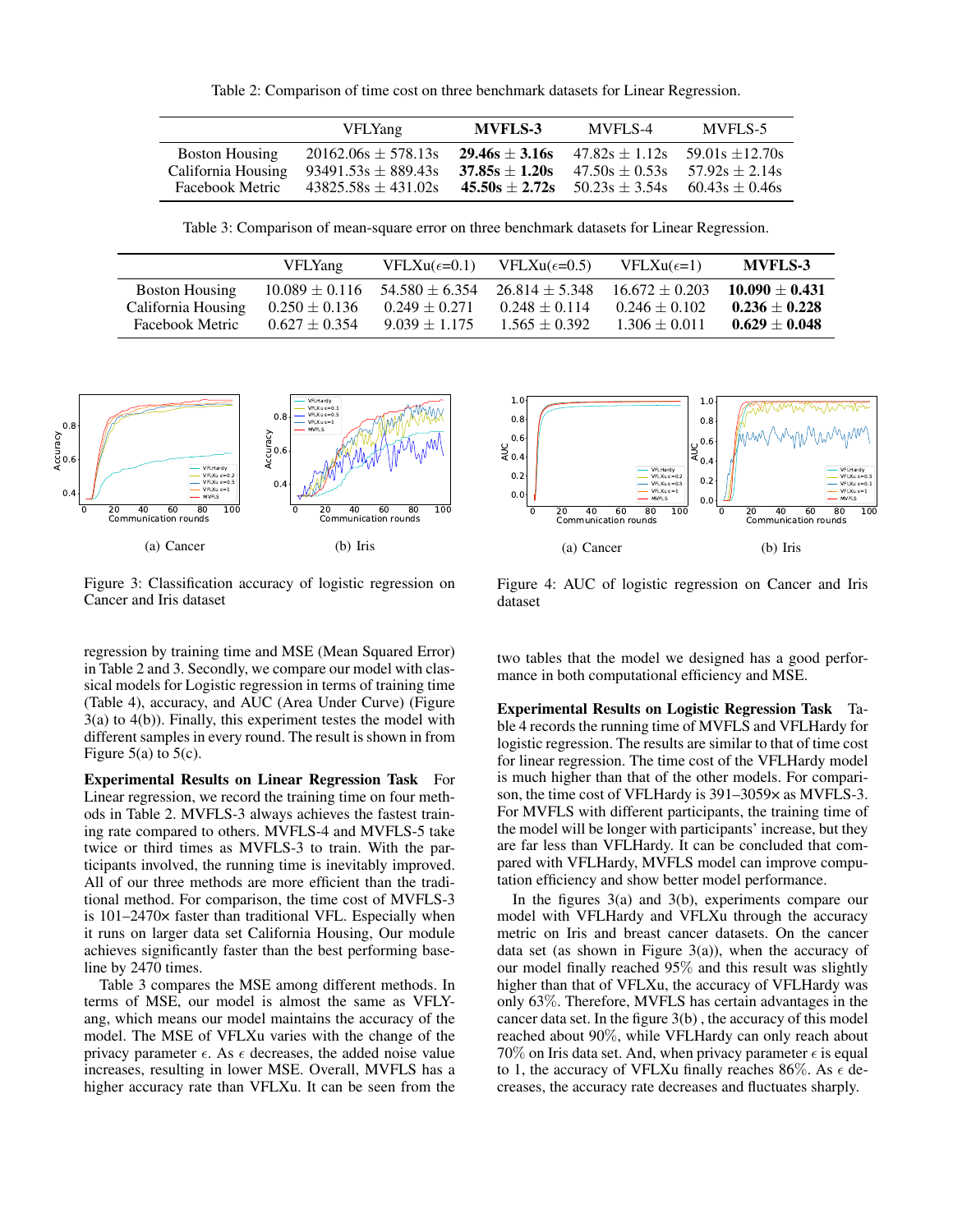Table 4: Comparison of time cost on three banchmark datasets for Logistic Regression

|                                                     | <b>VFLHardy</b>                  | <b>MVFLS-3</b>     | MVFLS-4                  | MVFLS-5             |
|-----------------------------------------------------|----------------------------------|--------------------|--------------------------|---------------------|
| Iris                                                | $3912.35s \pm 282.04s$           | $10.89s \pm 2.05s$ | $43.78s + 7.97s$         |                     |
| <b>Breast Cancer</b>                                | $22414.47s \pm 869.70s$          | $20.19s + 1.50s$   | $45.54s \pm 2.01s$       | $58.87s \pm 1.19s$  |
| Default of Credit card clients                      | $183554.60s \pm 551.72s$         | $59.99s + 2.80s$   | $104.73s \pm 13.76s$     | $258.84s \pm 72.1s$ |
| 20%<br>50%<br>ا40<br>70%<br>80%<br>100%<br>30ł<br>÷ | $0.8 -$<br>$\sum_{n=0}^{\infty}$ |                    | $0.8 -$<br>$0.6 -$<br>ζù |                     |



Figure 5: Sensitivity study results on batch size

In terms of Figure  $4(a)$  and  $4(b)$ , we compare the performance of different models according to the AUC metric. On the breast cancer data set, the growth trend of the AUC in our model is similar to that of VFLXu, both of which are higher than that of VFLHardy. On the Iris data set, AUC in our model has the fastest and most stable growth. The AUC trend of VFLHardy is slightly slower than our model, and that of VFLXu with  $\epsilon = 1$  is similar to MVFLS model. When the  $\epsilon$  becomes smaller, AUC goes up more slowly with more sharply fluctuation.

Sensitivity Study on batch size To further reduce the communication cost, this experiment reduces the size of transmitted data. Generally speaking, participants in each round randomly select a certain percentage of samples to participate in every round during vertical federal learning training, and we test our model with 20% 50% 70% 80% of random samples in one round. The experimental results are shown from Figure  $5(a)$  to Figure  $5(c)$ .

On the Boston Housing dataset, each participant transmits information about 20/50/70/80/ percentage of samples in one round. It can be seen from the figure 5(a) that when only 20% of the samples are trained in one round, the loss function value is slightly larger than the full data set training and the results of others are similar to the full data set sample training results. The experiment 5(b) compares the changes in the different sizes of transmitted random samples on the Breast cancer data set. When 80% of the data is involved in the training, the result is similar to the full data set training. In Figure 5(c), the result of 80% of the samples in one round training is closest to the result of the lossless data set. The model trained with 20% of the samples has the lowest accuracy and the worst performance. As the size of training samples decreases, the accuracy grows slowly and model

performance will continue to decline.

If each participant appropriately reduces the amount of transmitted sample data, it can deeply reduce communication costs.

#### Conclusion

This paper proposed a Multi-participant Vertical Federated Learning based on Secret Sharing model (MVFLS). This method uses secret sharing to solve the problem of privacy protection in VFL settings, which has lower communication and higher calculation efficiency of the privacy protection compared to existing vertical federated learning methods based on HE. In addition, to simplify the model and reduce the amount of communication, we introduced a method without a third-party server, which further improves the performance of the model under VFL. Experiments on Linear and logistical regression problems demonstrate the superiority of MVFLS over other state-of-the-art methods. Though MVFLS has shown promising results for vertical federated learning problems, our privacy method has lower security than HE. In our future work, we will focus on this direction.

# References

Brakerski, Z.; Gentry, C.; and Vaikuntanathan, V. 2014. (Leveled) fully homomorphic encryption without bootstrapping. *ACM Transactions on Computation Theory (TOCT)*, 6(3): 1–36.

Cheon, J. H.; Kim, A.; Kim, M.; and Song, Y. 2017. Homomorphic encryption for arithmetic of approximate numbers. In *International Conference on the Theory and Application of Cryptology and Information Security*, 409–437. Springer.

Damgård, I.; Pastro, V.; Smart, N.; and Zakarias, S. 2012.